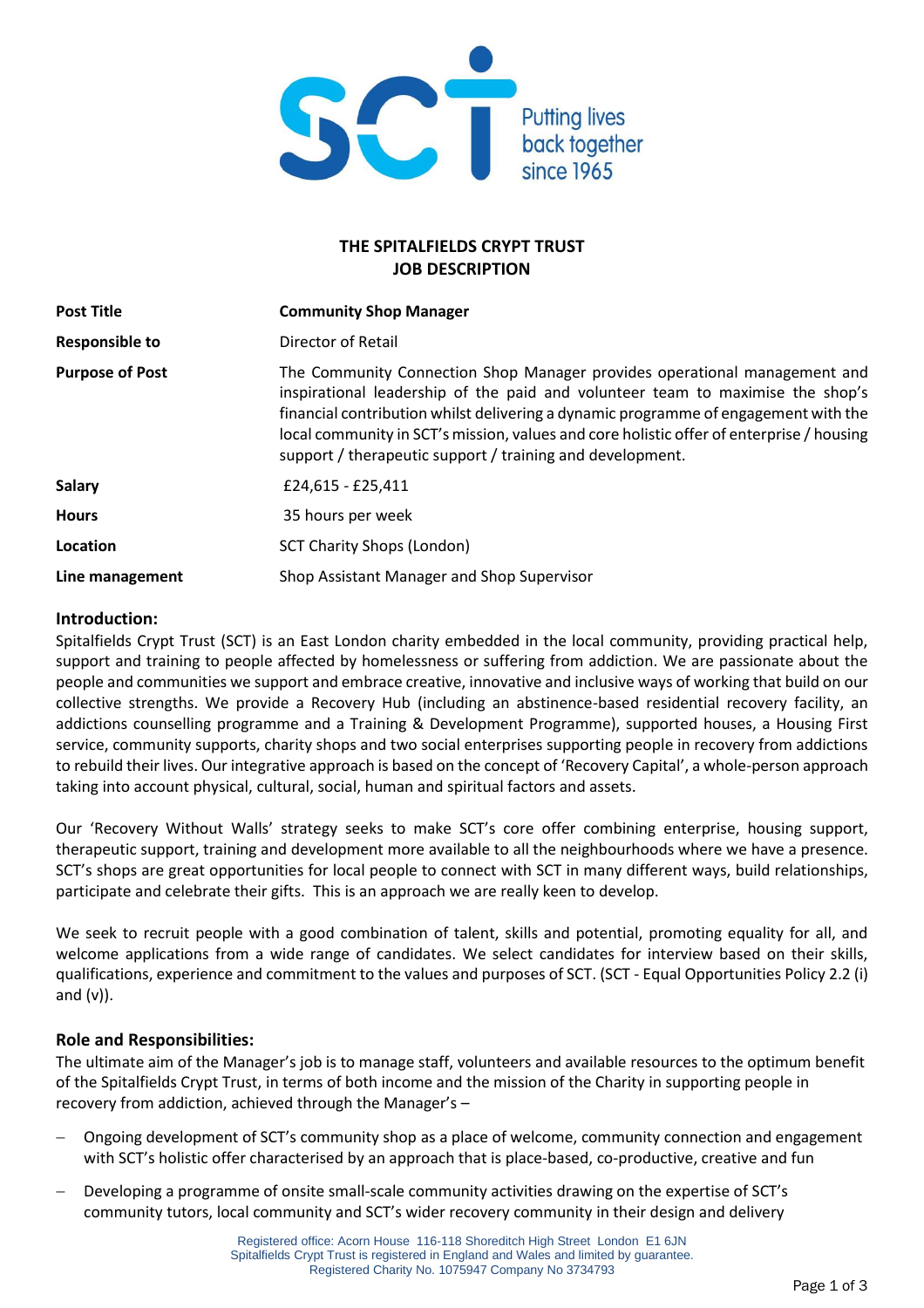- Ensuring the safe and profitable running of the shop leading a team of staff and volunteers to motivate them to deliver exceptional customer service to customers and donors; recruiting, training and managing the team according to SCT's values, policies and procedures
- − Maximising sales, engagement and impact to achieve set targets
- Establishing and maintaining effective retail processes and merchandising standards to industry standards of best practice
- − Maintaining effective stock management
- − Carrying out shop administration
- − Interpreting and acting on basic financial reports and KPI's
- Taking necessary action to repair and maintain the premises and to take all reasonable steps to protect SCT property from theft, damage or fire
- − Training and supporting staff and volunteers towards ensuring adherence to all health and safety policy and procedures
- − Ability to work flexibly, including working weekends and on occasion work in other locations when necessary
- − Managing the shop rota ensuring shop opening within advertised hours with sufficient cover to operate safely
- Developing and maintaining a thorough understanding of the work of SCT
- Undertaking relevant tasks as requested by the Director of Retail
- Representing the organisation at external meetings and events
- − Abiding by the policies and procedures of the SCT
- − Attending training courses as required

### **Key relationships:**

SCT Enterprise Team

SCT Community tutors

## **Person Specification:**

|                                | <b>Essential</b>                                                                                                                                                                                                                                                                                                                                                                                                                                                                                                                                                                                                                                                                       | <b>Desirable</b>                                                                                                                                                                                      |
|--------------------------------|----------------------------------------------------------------------------------------------------------------------------------------------------------------------------------------------------------------------------------------------------------------------------------------------------------------------------------------------------------------------------------------------------------------------------------------------------------------------------------------------------------------------------------------------------------------------------------------------------------------------------------------------------------------------------------------|-------------------------------------------------------------------------------------------------------------------------------------------------------------------------------------------------------|
| <b>Skills and</b><br>Knowledge | • Retail background<br>• People management skills<br>Good verbal and written communication skills<br>Ability to work well as part of a team<br>Good IT skills (including MS Office and email)<br>Able to use own initiative<br>• Strong interpersonal skills able to engage with<br>• Understanding the range of issues that can make<br>an individual vulnerable to addiction and/or<br>homelessness<br>Empathetic with those experiencing addiction<br>and/or homelessness<br>Communicate well one-to-one and in groups and<br>teams with vulnerable individuals and those in<br>leadership roles, both in informal and formal<br>settings<br>Good listening and facilitation skills | • Visual merchandising/window dressing<br>Shop administration; finance, Gift Aid<br>$\bullet$<br>• Approaches and provision in the support<br>of those with addictions and/or who are<br>homelessness |